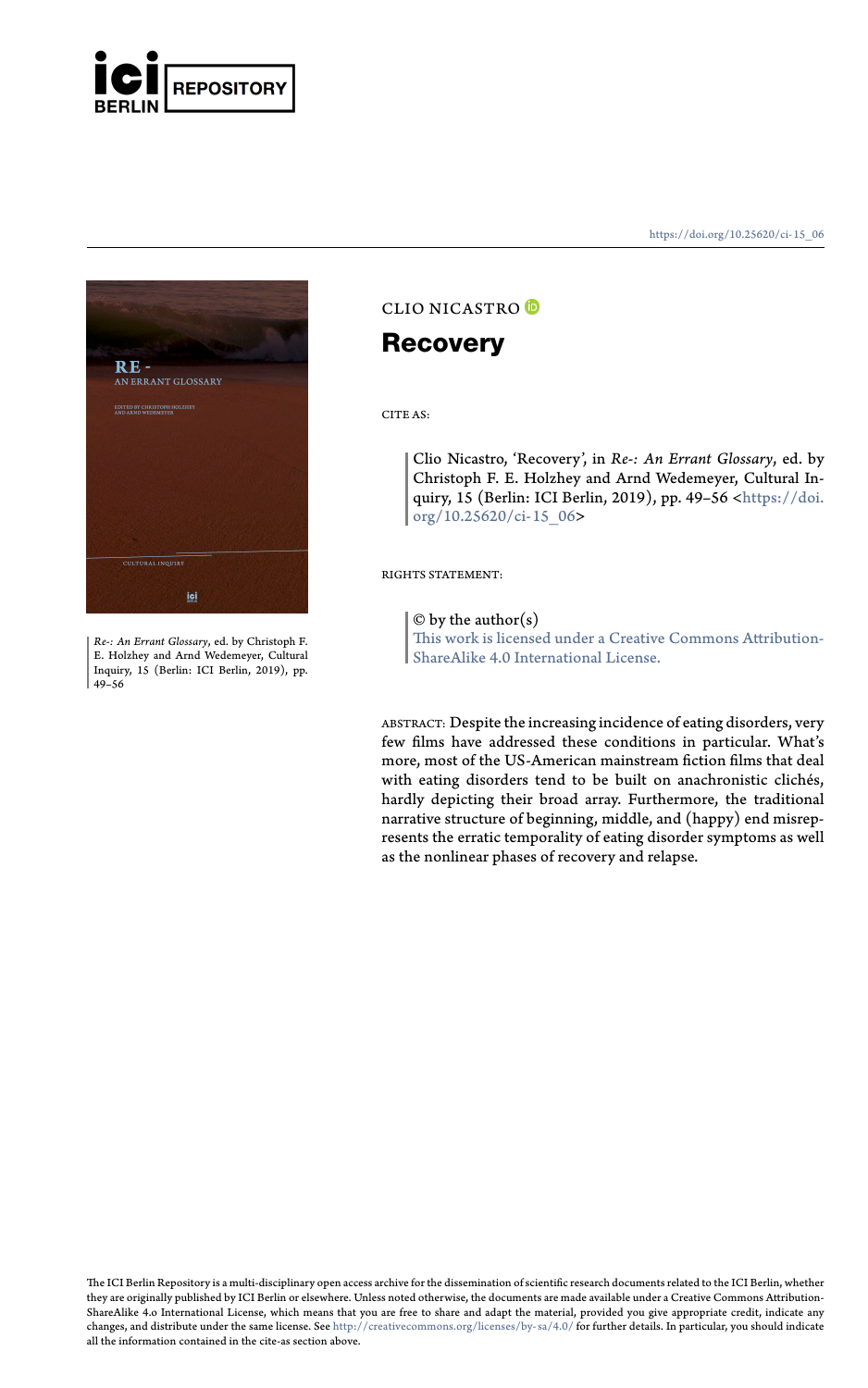# Recovery CLIO NICASTRO

Despite the increasing incidence of eating disorders, very few films have addressed these conditions in particular and, what's more, most of the US-American mainstream fiction films seem to be built on anachronistic clichés hardly depicting the broad array of eating disorders. As a proof however controversial and partial — of the dramatic and manifold presence of this health issue in our society, the latest, fifth edition of the Diagnostic and Statistical Manual of Mental Disorders  $(DSM-5),<sup>1</sup>$  in 2013, has reclassified and expanded the types of eating disorders [abbreviated in the following as 'ED'], acknowledging ones which are less visible, either because they do not conspicuously mark the body or because they fit socially accepted obsessions and practices — e.g., strict diets, orthorexia, and overexercising.

I am particularly interested in looking at the cinematic misrepresentation of these conditions because it crucially

<sup>1</sup> *Diagnostic and Statistical Manual of Mental Disorders, Fifth Edition*, DSM-5, ed. by American Psychiatric Association (Washington, DC: American Psychiatric Publishing, 2013).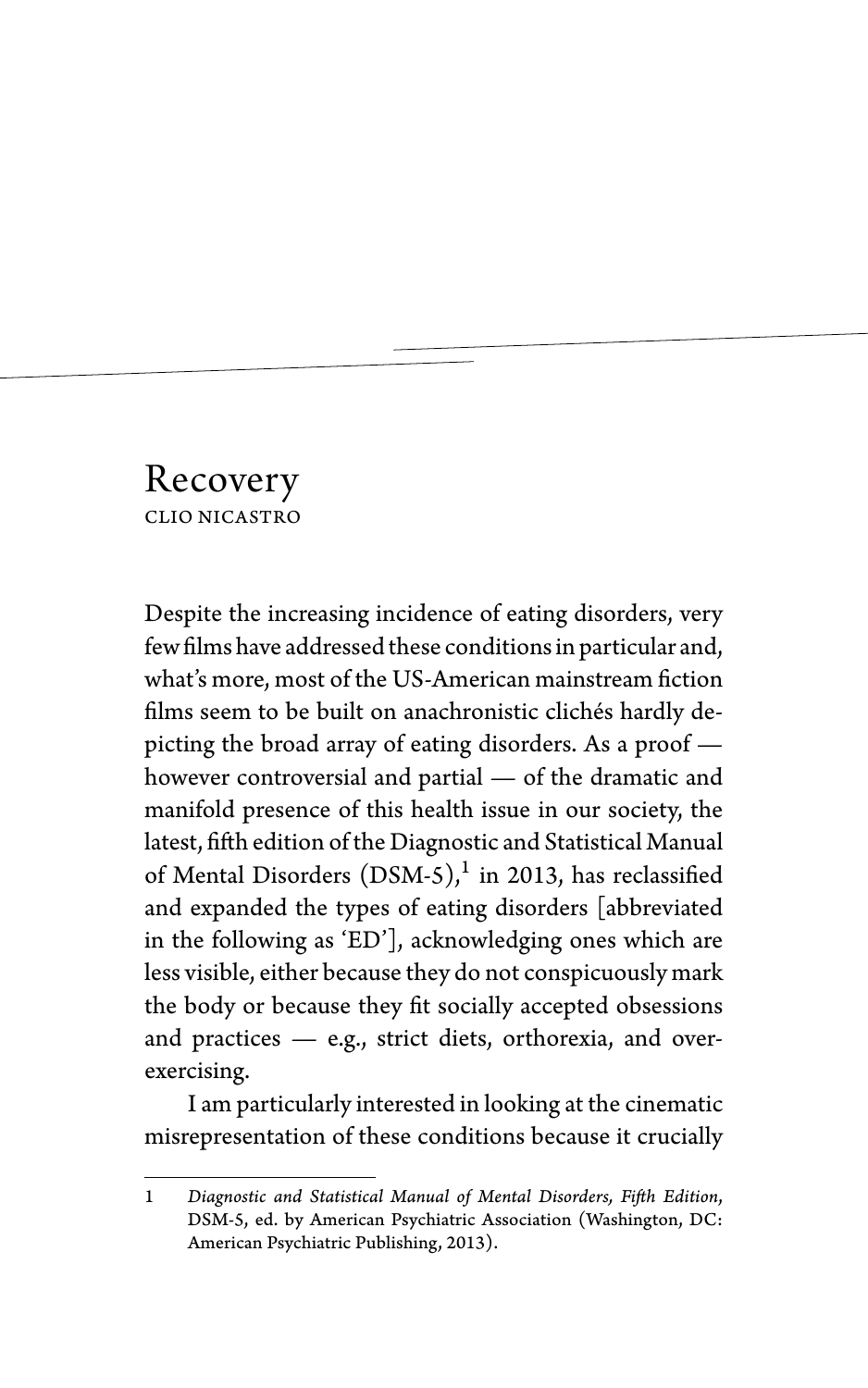sheds light on a discrepancy between the temporality of ED symptoms and the narrative of recovery. The latter often merely serves the purpose of framing the film's protagonists' dramatic development, namely the story of their ED experience, according to the traditional plot structure of beginning, middle, and end, which in most cases winds up in an implausible 'therapeutic happy end'. In this sense, 'to recover' meets the classic definition of 'returning to a normal state of health, mind, or strength', as if nothing happened 'in the meantime', and as if 'to heal' meant 'to forget'. Pointing out the entanglement between ED symptoms and the process of recovery itself is not a way to deny the condition, to push it back into a hidden and secret realm, where no one is around, but it is rather a proposition to find a different angle to read the 'externally' evident expressions of discomfort, especially when taking into account less easily detectable, less circumscribed nutritional disorders. Comparison of medical, psychological, and sociological explanatory models of eating disorders with one another shows that anorexia, bulimia, binge eating, and chronic dieting have not one single cause, but this is not the sense one gets from watching most films about ED. Not eating — overeating and binge eating mainly remain out of frame — is most often shown as a response to life stress or as corresponding to a desire to be more fashionable or more efficient. Even if statistics show that anorexia, in particular, afflicts mostly women, the focus on a single affected constituency not only marginalizes afflicted minorities, but also hinders understanding the complexity and multifaceted nature of the disorder, at the risk of reducing it to a contemporary form of hysteria.<sup>2</sup> In this connection, Abigail Bray illuminates how such a perspective fuels the risk

<sup>2</sup> Cf. Greta Olson, *Reading Eating Disorders: Writings on Bulimia and*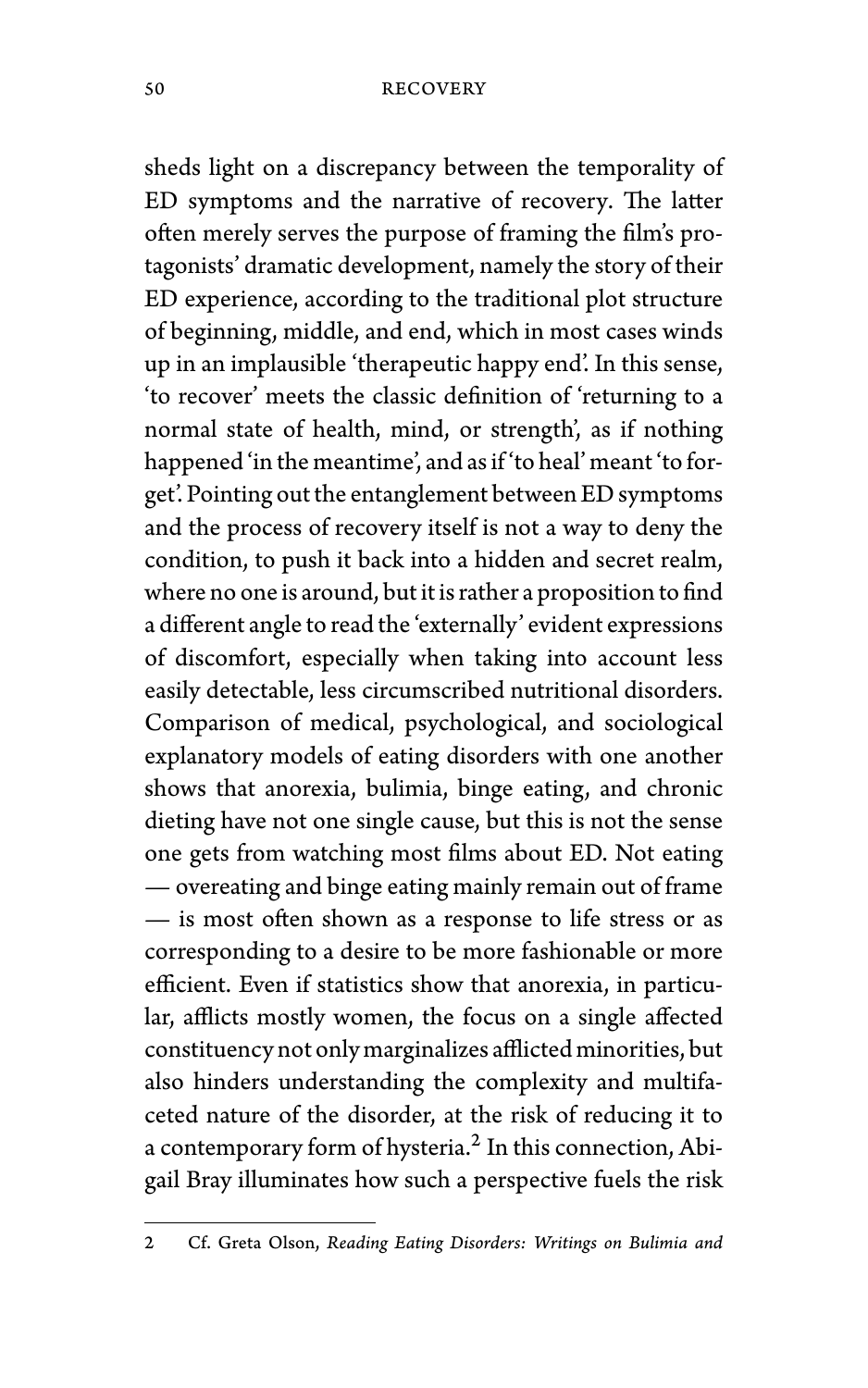### CLIO NICASTRO 51

of considering women weak subjects that tend to be passive, narcissistic victims of the beauty ideals promoted by the media and the world of fashion.<sup>3</sup>

The expressive power of ED symptoms, conceived as a *pathic* history of the body in motion (as Aby Warburg would say), does not appear on screen. What the audience sees instead are bodies progressively wasting away. The spectator is given no hint of the asynchrony between daily life and the attempts of the ED-affected person to stop, to interrupt, and to alter time by shaping and reshaping, filling up, and emptying their body: a temporal dimension paradoxically linked to what is rejected, namely the everyday and corporeality. On the one hand, ED rituals build up a supposedly safe and private spot where time is suspended, hollow, detached from shared time; on the other hand, this temporality is organic, heavy, and 'physical', as it is paced by the rhythm of c[hewing, the speed of digestion, th](https://doi.org/10.1080/09502389600490251)e compensatory vomiting or 'purging'. The food rituals create a delusional control over the flow of time, a way to fold and unfold time at will, and to daydream about unlimited and coexisting possibilities. This overwhelming tangle of desires and fears prevent the interaction among past, present, and future by disjoining every single experience under the influence of substantial mood swings.

In two of the most popular mainstream films that deal with ED, *For the Love of Nancy* (ABC, 1994) by Paul Schneider and the more recent*To the Bone* (Netflix, 2017), directed by Marti Noxon, temporality is rather flattened to fit a particular age, and it only counts for a certain kind

*Anorexia as Confessions of American Culture* (Frankfurt a.M.: Peter Lang, 2003).

<sup>3</sup> Cf. Abigail Bray, 'The Anorexic Body: Reading Disorders', *Cultural Studies*, 10.3 (1996), pp. 413–29.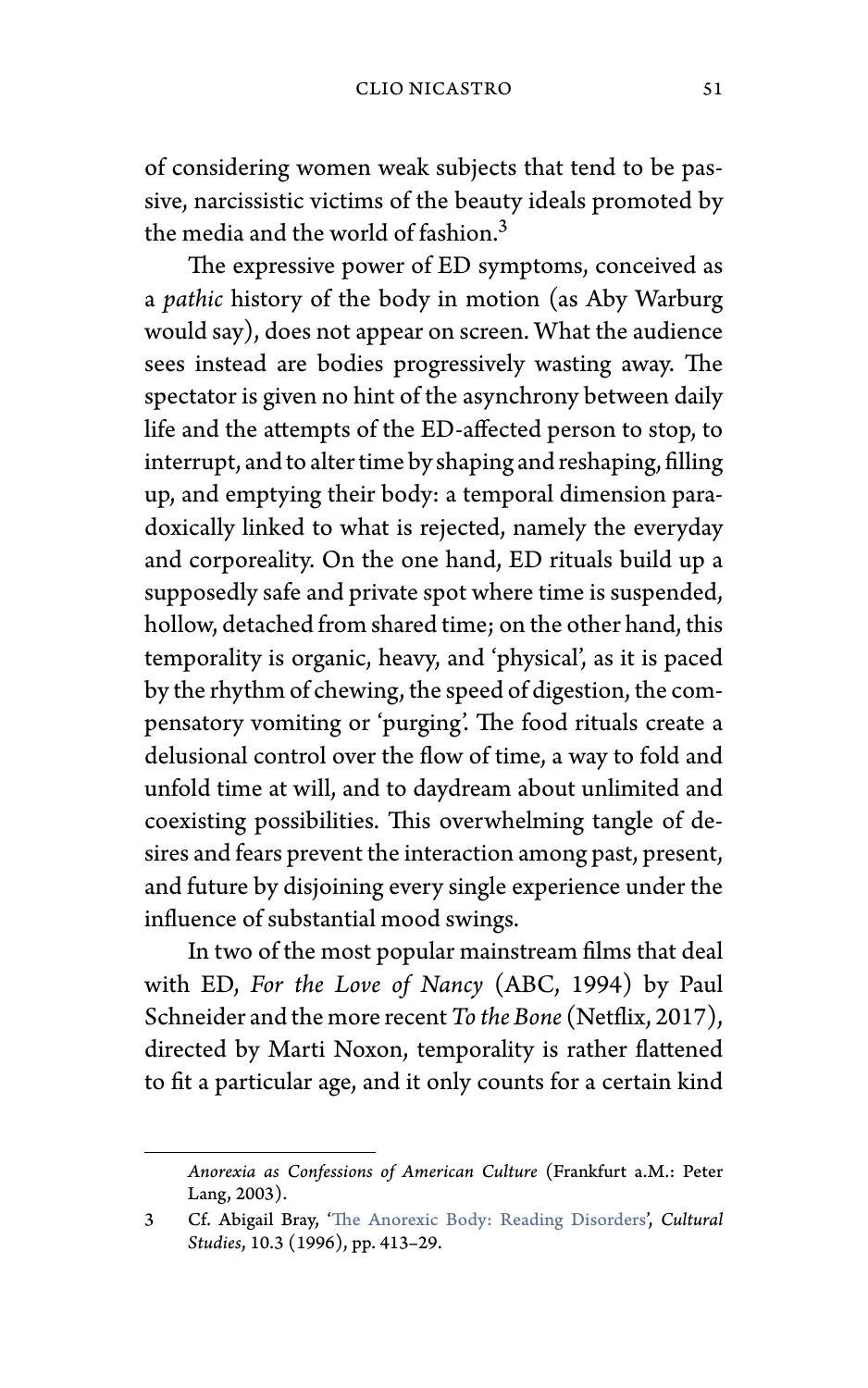of character: a beautiful, white, smart, wealthy teenage girl affected by anorexia, who will, eventually, recover, thanks to the support of a charismatic male doctor. Despite the differences between the two movies, its two protagonists, Ellen and Nancy, embrace a similar journey of healing, which ultimately guides them across the threshold of adult age beyond which they will have to become an active part of society. This temporal window neither touches upon the socio-political dimension of ED, for instance, by questioning the broader frame of capitalist consumption, nor unveils the individual, morbid, fantasies linked to the object 'food' and the ways in which these fantasies can be an either visible or invisible obstacle in the interactions of daily life.

*To the Bone* confirms, for instance, a certain voyeuristic approach that spectacularizes anorexia, which remains the most represented form of ED in film, probably because it shows, together with obesity, the most conspicuous bodily effects. Unlike the latter, though, anorexia evokes and embodies, or better tries to disembody, a desire for control and a repulsion for the terrestrial and animal side of human nature. In Noxon's film — some of whose crew and cast reputedly had experienced ED, the filmmaker included we find at stake some simplistic, and surely not innocuous, stereotypes that smooth out the characters' identities and any probable inner conflicts over their will to be skinny. Their feeling, their affects, their morbid thoughts, their obsessive gestures are not brought to the surface, but rather appear as superficial as a fashionable tantrum. *To the Bone* tries to challenge traditional family values as much as the official therapeutic methods with which ED are being addressed, but these attempts do not really question the rhetoric around ED, and, furthermore, they do not escape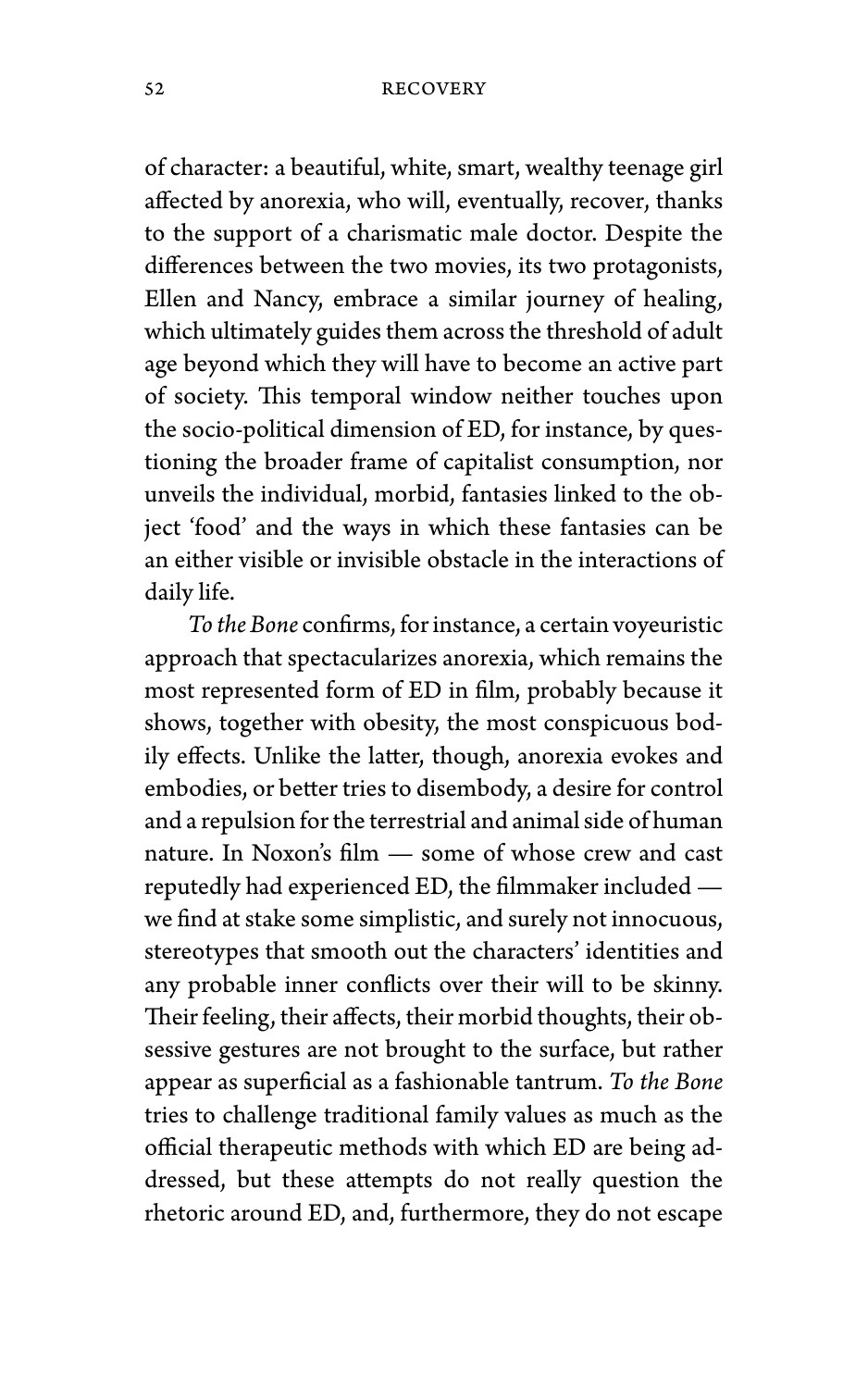### CLIO NICASTRO 53

gender and racial clichés. As Hadley Freeman has noticed, the 'unconventional' psychiatrist is a man, 'the nurse is a woman, Ellen's mother and her girlfriend are both selfobs[essed, her father is absent but hard-working. The o](https://www.theguardian.com/film/2017/jul/12/to-the-bone-confirms-there-are-almost-no-good-movies-about-anorexia)ne male anorexia patient is wise and selfless in a way none of the female patients are, and he, along with the male doctor, helps [to "save" Ellen'.](https://psmag.com/social-justice/how-to-make-a-movie-about-a-lonely-terrible-experience)<sup>4</sup>

[Over the last years,](https://psmag.com/social-justice/how-to-make-a-movie-about-a-lonely-terrible-experience) journalists<sup>5</sup> and academics from the social sciences, cultural and gender studies<sup>6</sup> have been drawing attention to the [way in which discriminatory as](http://www.slate.com/articles/double_x/doublex/2014/03/eating_disorders_and_women_of_color_anorexia_and_bulimia_are_not_just_white.html)sum[ptions are in play in and being validated by narr](http://www.slate.com/articles/double_x/doublex/2014/03/eating_disorders_and_women_of_color_anorexia_and_bulimia_are_not_just_white.html)ative representations of ED. But despite the longstanding debate about the negative influence of media on the proliferation of ED, there is very little research on the significance of the aesthetics employed in representing ED in narrative visual media. $7$  [And yet, when cinema meets such a](https://doi.org/10.1080/09589236.2016.1181539)

<sup>4</sup> Hadley Freeman, 'To the Bone Confirms There Are (Almost) No Good Movies about Anorexia'*, Guardian*, 12 July 2017 <https://www.theguardian.com/film/2017/jul/12/to-the-boneconfirms-there-are-almost-no-good-movies-about-anorexia> [accessed 21 September 2018].

<sup>5</sup> See Elisabeth King, 'Are Movies about Eating Disorders Fundamentally Uncinematic?', *Pacific Standard*, 14 July 2017 <https://psmag.com/social-justice/how-to-make-a-movie-about-alonely-terrible-experience> [accessed 21 September 2018]; Michelle Konstantinovsky, 'Eating Disorders Do Not Discriminate: Puncturing the Dangerous Myth That Only White Women Get Eating Disorders', Slate, 20 March 2014 <http://www.slate.com/articles/double\_ x/doublex/2014/03/eating\_disorders\_and\_women\_of\_color\_ anorexia and bulimia are not just white.html> [accessed 21 September 2018].

<sup>6</sup> See Roxane Gay,*Hunger* (New York: HarperCollins, 2017); Gitte Marianne Hansen, *Femininity*, *Self-Harm and Eating Disorders in Japan. Navigating Contradiction in Narrative and Visual Culture* (London: Routledge, 2016); Helen Malson and Maree Burns, *Critical Feminist Approaches to Eating Dis/Orders* (London: Routledge, 2009).

<sup>7</sup> See Su Holmes, '(Un)twisted: Talking Back to Media Representations of Eating Disorders', *Journal of Gender Studies*, 27.3 (May 2016), pp. 1–16.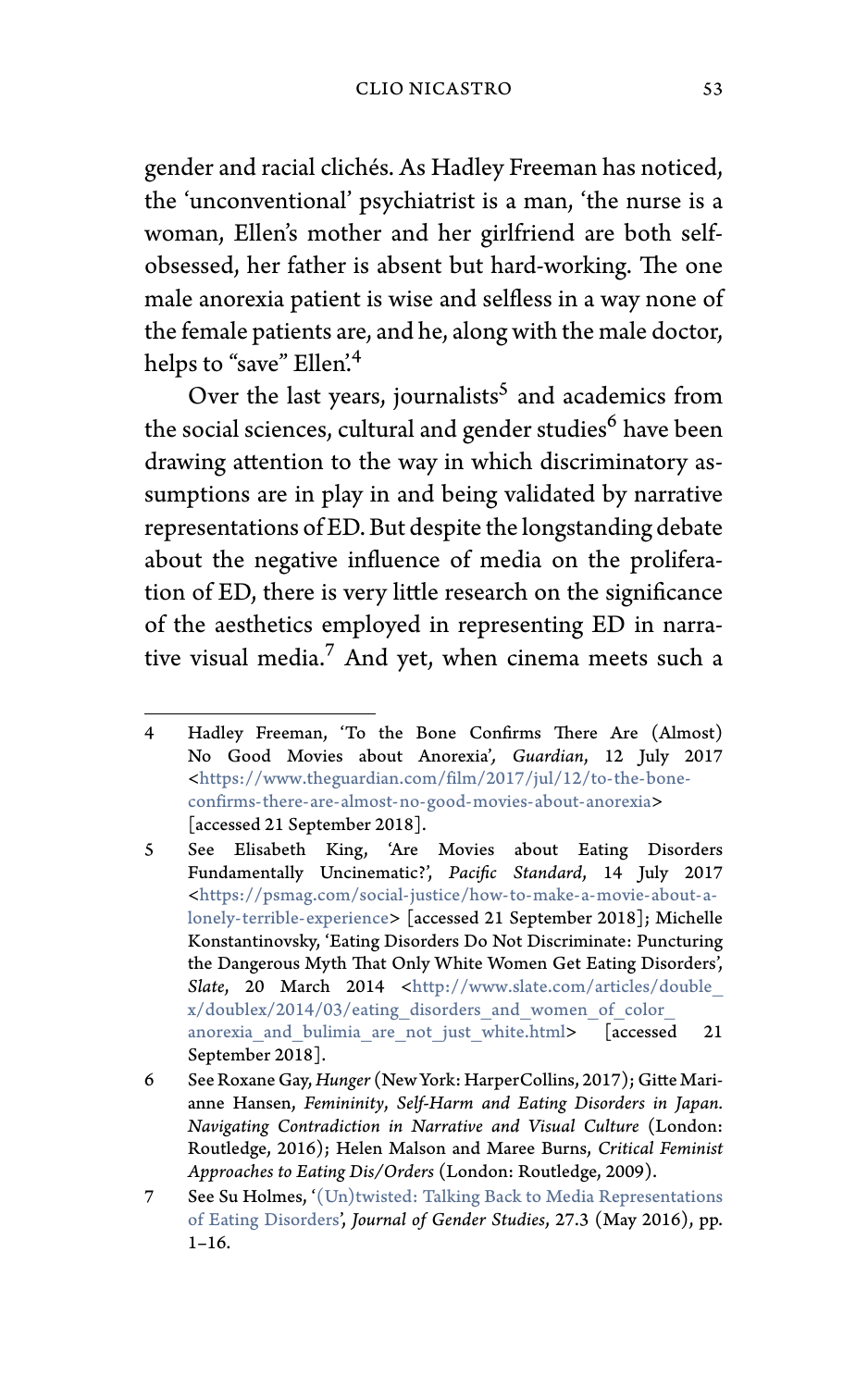sensitive and persistent social problem, different aesthetic practices can dramatically affect particular kinds of audiences— for instance those who suffer from ED themselves as distinct from those who want to learn more about it. Films are not, or not only, meant to reproduce conventional conceptions of reality but they can go beyond medical statistics, pathological categories, and predictable ways of instilling empathy. In 2016, the writer and artist Jessie Kahnweiler directed the webseries *The Skinny* to sensitize people to those eating disorders like bulimia that tend to be less commonly represented than anorexia, since, despite their exponential rise, they are less conspicuous, that is, cannot be recognized as easily on the patient's body. Kahnweiler, who herself has been suffering for many years from bulimia, points out how films about eating disorders are not at all realistic since they don't reveal the disgusting and shameful aspects of binging, purging, and throwing up. Her attempt to move the issue out of the clinical space and into daily life by showing eating disorders in their ordinary, mundane environment where they become invisible — yet very present in the daily schedule of the protagonist — is a remarkable alternative to unrealistic plots with compulsively happy endings. Nonetheless, visibility and eating disorders are much more entangled than Kahnweiler brings to light in her intentionally grotesque depiction of bulimia. If Kahnweiler's provocation draws attention to shame and secrecy by overexposing bulimia symptoms, it uncovers only some of the numerous elements at stake in analysing eating disorders through both an individual and socio-political lens.

The question of how ED should be represented suggests a more general question: how to account for mental disorders, especially when the disorders' borders blur into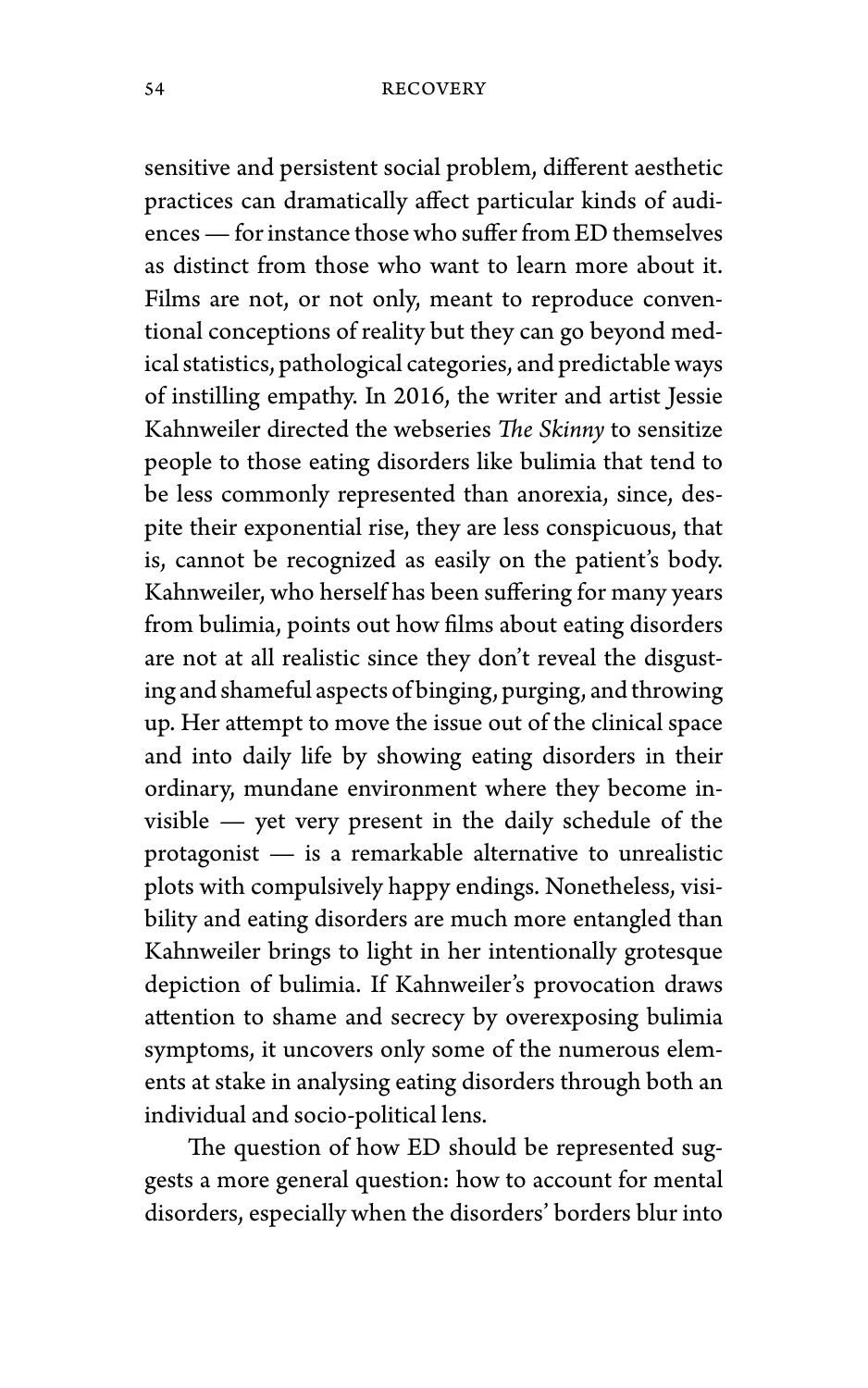a chronic life background and their supposed symptoms approach what Lauren Berlant, within her theory of 'slow death', calls 'self-interruptive' gestures.<sup>8</sup> In a similar vein, perhaps, a more detailed and useful way of accounting for the pervasiveness of ED could be found outside of those places where recovery officially takes place (clinics, hospitals, therapists). By insisting on the interior settings of the clinic or the family, films that deal with ED tend, in fact, to adopt a psychological point of view without enlarging their frame to the dimensions of production and consumption that are so central in neoliberal societies. Eating disorders touch, in fact, both the private and the public spheres and by doing so, they reveal transformations, obsessions, and contradictions of society at large. The paradoxical way, for instance, in which eating disorders are stigmatized while at the same time 'low-fat', 'healthy' food and dieting have become one of the most profitable businesses. Not to mention the medicalization of political issues through the discourses of public shaming disguised by a rhetoric of 'individual responsibility' and the introjection of control. In this sense it is interesting to look at the obsession with the body not merely as a form of individual as well as collective narcissism. In the words of Micki Mcgee 'the desire to invent a life is no longer evidence of narcissistic self-involvement or an emancipatory countercultural impulse, but rather is increasingly required as a new form of 'immaterial labour' — mental, social and emotional tasks — required for participation in the labour market".<sup>9</sup> In this perspective, the desire to shape and con-

<sup>8</sup> Lauren Berlant, 'Slow Death (Obesity, Sovereignty, Lateral Agency)', in *Cruel Optimism*, (Durham, NC: Duke University Press, 2011), pp. 95–119.

<sup>9</sup> Micki McGee, *Self Help, Inc.: Makeover Culture in American Life* (Oxford: Oxford University Press, 2005), p. 24.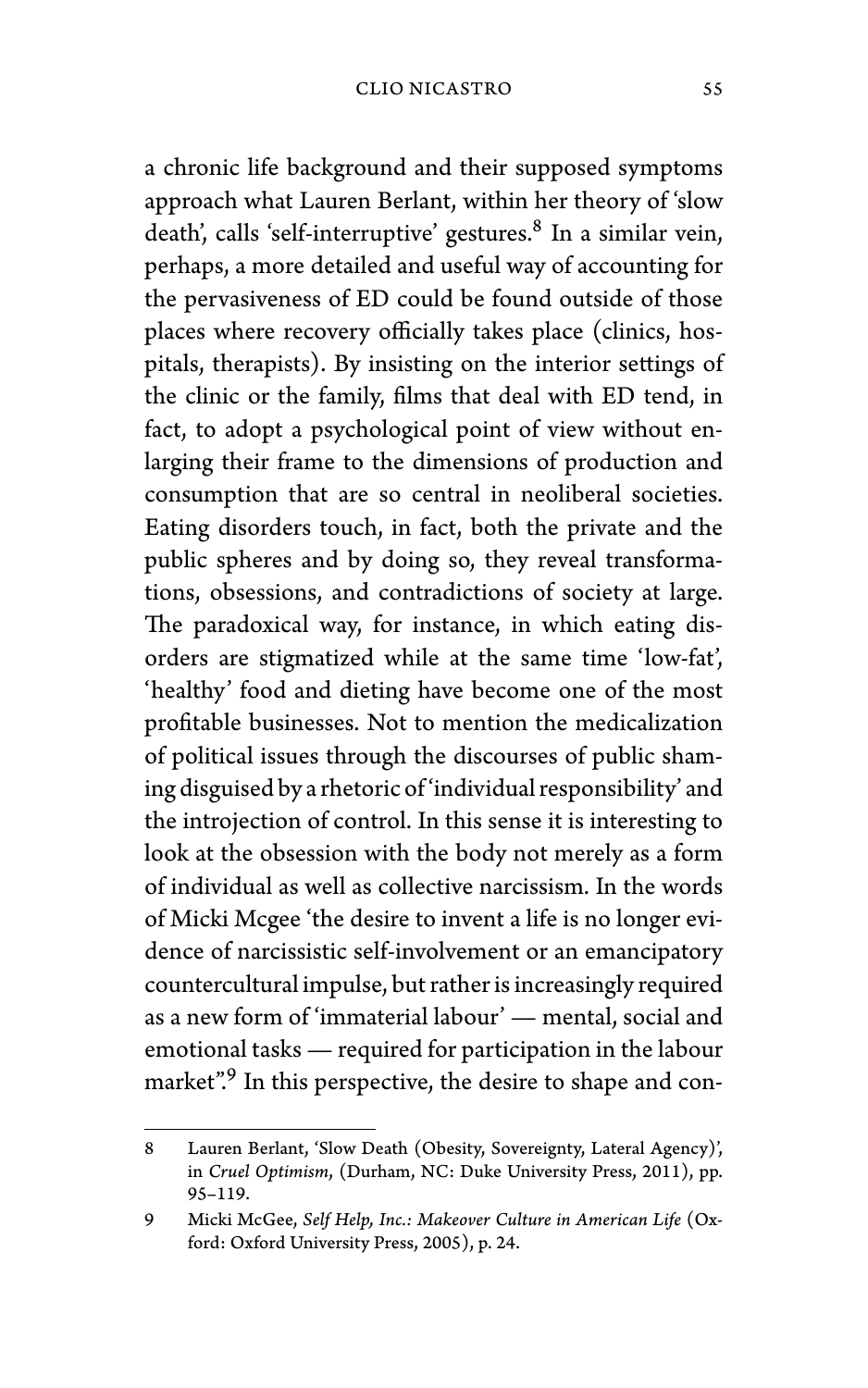trol the body is yet another piece of the puzzle that in Silvia Federici's historical reconstruction of modernity from the seventeenth century onwards, sees body and capital as inextricably linked,<sup>10</sup> or to be precise, the female body and capital. Zooming out from the pathological frame in this sense is indeed not a way to relativize the severe medical consequence of eating disorders, but a way to read the macro- and micro-expressivity of their symptoms. A teleological narrative of recovery occludes a crucial aspect of the temporality of eating disorders, namely the experience of being condemned to a 'not yet', barred from recognizing one's self as part of a story in the name of a phantasmal true self still to be realized. It is perhaps in this sense that, once again, we should shift our gaze to the causes of the overwhelmingly gendered epidemic in the socio-historical roots of this phantasm.

<sup>10</sup> Silvia Federici, *The Caliban and the Witch: Woman, the Body and Primitive Accumulation* (New York: Autonomedia, 2004).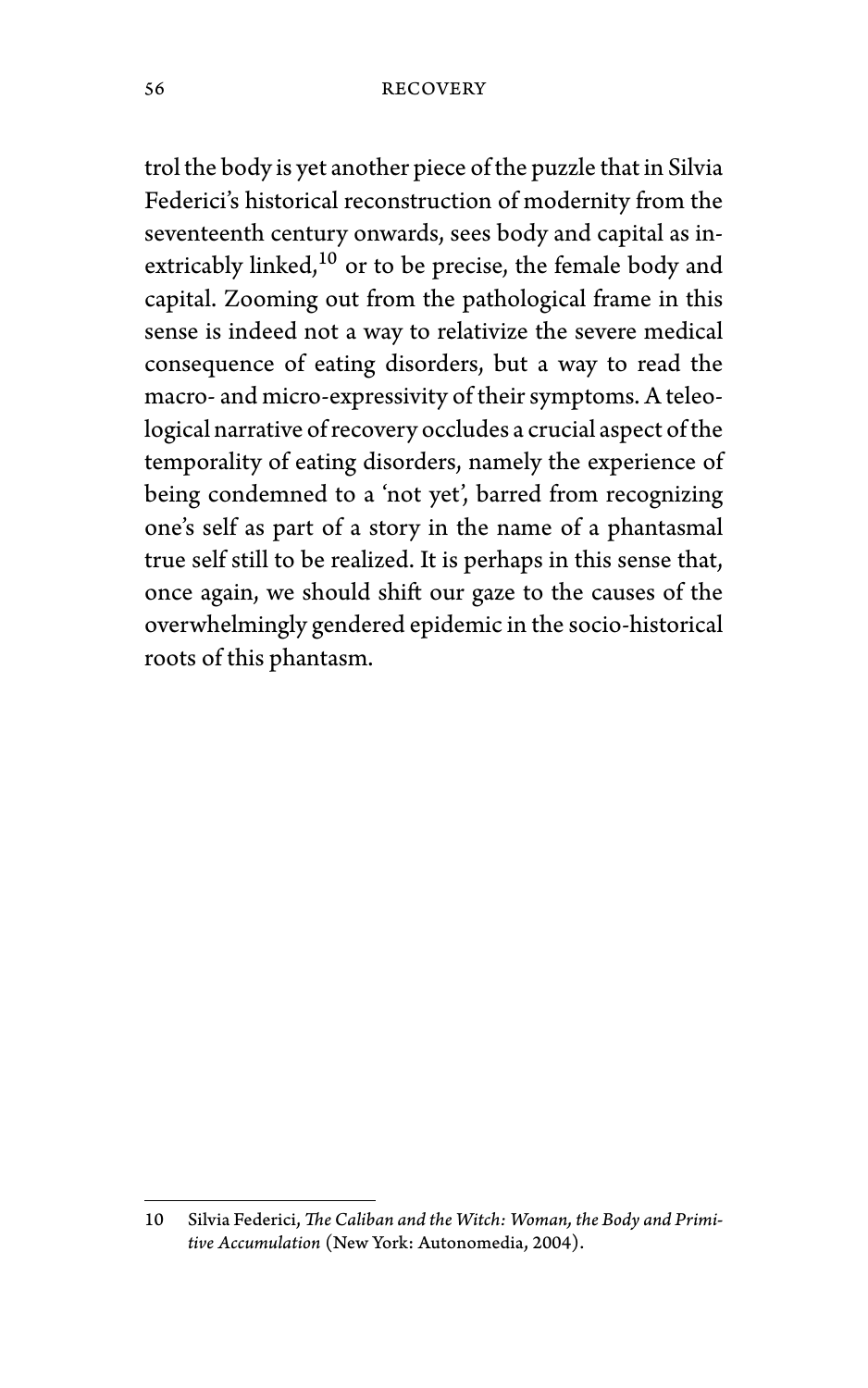

Clio Nicastro, 'Recovery', in *Re-: An Errant Glossary*, ed. by Christoph F. E. Holzhey and Arnd We[demeyer, Cultural Inquiry, 15 \(Berlin: ICI Berlin](https://www.theguardian.com/film/2017/jul/12/to-the-bone-confirms-there-are-almost-no-good-movies-about-anorexia), [2019\), pp. 49–56 <https://doi.org/10.25](https://www.theguardian.com/film/2017/jul/12/to-the-bone-confirms-there-are-almost-no-good-movies-about-anorexia)620/ci-15\_06>

## **REFERENCES**

- American [Psychiatric Association, ed.,](https://doi.org/10.1080/09589236.2016.1181539) *Diagnostic and Statistical Manual of Mental Disorders, Fifth Edition*, DSM-5 (Washington, DC: American Psychiatric Publishing, 2013)
- Berlant, La[uren, 'Slow Death \(Obesity, Sovereignty, Lateral Agency\)', in](https://psmag.com/social-justice/how-to-make-a-movie-about-a-lonely-terrible-experience) *Cruel Optimism*[, \(Durham, NC: Duke Un](https://psmag.com/social-justice/how-to-make-a-movie-about-a-lonely-terrible-experience)iversity Press, 2011), pp. 95–119
- Bray, Abigail, 'The Anorexic Body: Reading Disorders', *Cultural Studies*, 10.3 (1996) <https://doi.org/10.1080/09502389600490251>
- Federici, Silvia, *The Caliban and the Witch: Woman, the Body and Primitive Accumulation* (New York: Autono[media, 2004\)](http://www.slate.com/articles/double_x/doublex/2014/03/eating_disorders_and_women_of_color_anorexia_and_bulimia_are_not_just_white.html)
- Freeman, [Hadley, 'To the Bone Confirms There Are \(Almost\)](http://www.slate.com/articles/double_x/doublex/2014/03/eating_disorders_and_women_of_color_anorexia_and_bulimia_are_not_just_white.html) No Good Movies about Anorexia'*, Guardian*, 12 July 2017 <https://www.theguardian.com/film/2017/jul/12/to-the-boneconfirms-there-are-almost-no-good-movies-about-anorexia> [accessed 21 September 2018]

Gay, Roxane, *Hunger* (New York: HarperCollins, 2017)

- Hansen, Gitte Marianne, *Femininity*, *Self-Harm and Eating Disorders in Japan. Navigating Contradiction in Narrative and Visual Culture* (London: Routledge, 2016)
- Holmes, Su, '(Un)twisted: Talking Back to Media Representations of Eating Disorders', *Journal of Gender Studies*, 27.3 (May 2016), pp. 1–16 <https://doi.org/10.1080/09589236.2016.1181539>
- King, Elisabeth, 'Are Movies about Eating Disorders Fundamentally Uncinematic?', *Pacific Standard*, 14 July 2017 <https://psmag.com/social-justice/how-to-make-a-movieabout-a-lonely-terrible-experience> [accessed 21 September 2018]
- Konstantinovsky, Michelle, 'Eating Disorders Do Not Discriminate: Puncturing the Dangerous Myth That Only White Women Get Eating Disorders', *Slate*, 20 March 2014 <http://www.slate.com/articles/ double x/doublex/2014/03/eating\_disorders\_and\_women\_